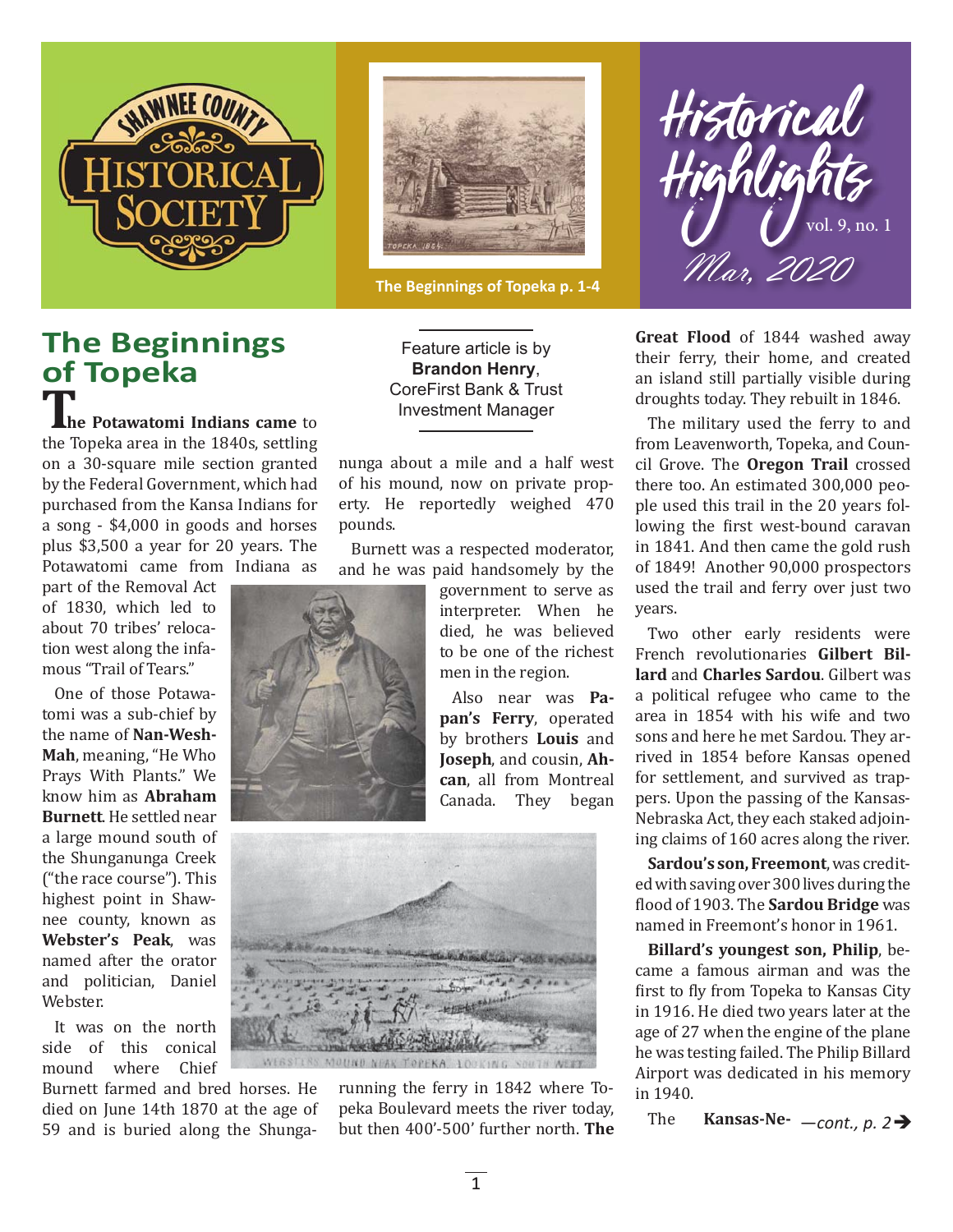**braska Act** was passed by Congress on May 30, 1854, allowing for the people in the territories of Kansas and Nebraska to decide for themselves whether to allow slavery.  $-$ *cont. from p.* 1 $\rightarrow$ 



Newspapers back east began extolling the virtues of Kansas imm e diately, c o m p a r i n g it favorably to Italy! The New York

Times did acknowledge a potential problem with Kansas on January 10, 1855:

"The scarcity of timber is one of the first discouragements of the emigranttourist, and the greatest. He is in raptures with the magnificent, rich, rolling prairies, but imagines that the want of material for houses, fences and fuel will long bar settlement."

Regardless, on the **5th of December**, **1854**, nine men met at a log cabin at 1st and Kansas. It was a beautiful sunny day in what would be a mild winter. In fact, they had an impromptu "swimming party" on Christmas Day, it was that warm.

The nine were:

- **Cyrus Kurtz Holliday** from Pennsylvania, who would later serve as Topeka's first mayor and become the first President of the ATSF railroad.
- **M.C. Dickey** and **Fry W. Giles** from

New Hampshire. Mr. Giles became Topeka's first Postmaster.

- **L. G. Cleveland** from Iowa.
- **Daniel H. Horne**, **George Davis**, **Enoch Chase**, and **J.B. Chase** from Massachusetts.
- **Dr. Charles Robinson**, also from Massachusetts. He was an agent of the Emigrant Aid Company out of Boston whose purpose was to transport anti-slavery emigrants into the newly opened territories. He would later become the state's first governor.

According to Giles, "we had no unity of purpose in coming to Kansas other than to do what we might to make Kansas a free state. Our names weren't even known to each other before drawing up the agreement, nor did we have a model of success or failure to follow, only our own logical reasoning."

The site was chosen as it was believed that the south bank near Quincy Street would make a good steamboat landing, possibly the last before entering the Potawatomi reservation a few miles west. Unfortunately, a series of wet summers had misled them as to the river's navigability. 1855 saw three steamships land here, one of which went all the way to Manhattan before running aground. They were few and far between after that. The last boat to use the landing was the Kansas Valley in April 1861 and the river was declared unnavigable in February 1864 by the Kansas Legislature.

To determine the boundary of their new city, the founders repurposed

cordage that had been used to bind trunks and boxes to make two ropes of four rods in length (22 yards).

Cyrus Holliday and Fry Giles took one of the ropes, and using a fifty cent compass, one of them started walking from the cabin towards the rising sun. Daniel Horne and Enoch Chase used the other rope and fixed their course by the line of Holliday and Giles and the position of a fire on the distant prairie. It took them two full days to measure out the city. They staked out 684 acres, though there was no title to the land, nor would there be until awarded by Kansas Supreme Court decision in 1870.

The scarcity of lumber did indeed prove to be a challenge, as they were limited to about a hundred cottonwoods along the river and a few oaks and walnuts along the Shunganunga. First, they built a saw mill along the river bank at the foot of Madison Street and purchased a small engine and boiler from the Emigrant Aid Company. It had to be brought overland from Kansas City by wagon.

While awaiting its arrival, they repaired the California Road Bridge over the Shunganunga where 4th Street crosses it today. This road led from Papan's ferry to Big Springs and served as the only route East.

At this point, the fledgling town was greatly aided by the arrival of **Dr. Franklin Loomis Crane** from Pennsylvania, whom had practical chemical skill and ample capital. Furthermore, he was a fervent believer in the Free State cause. He was given equal owner-











**Cyrus K. Holliday Guilford G. Gage Col. W. A. Phillips Prof. John B. Dunbar Gen. John C. Freemont**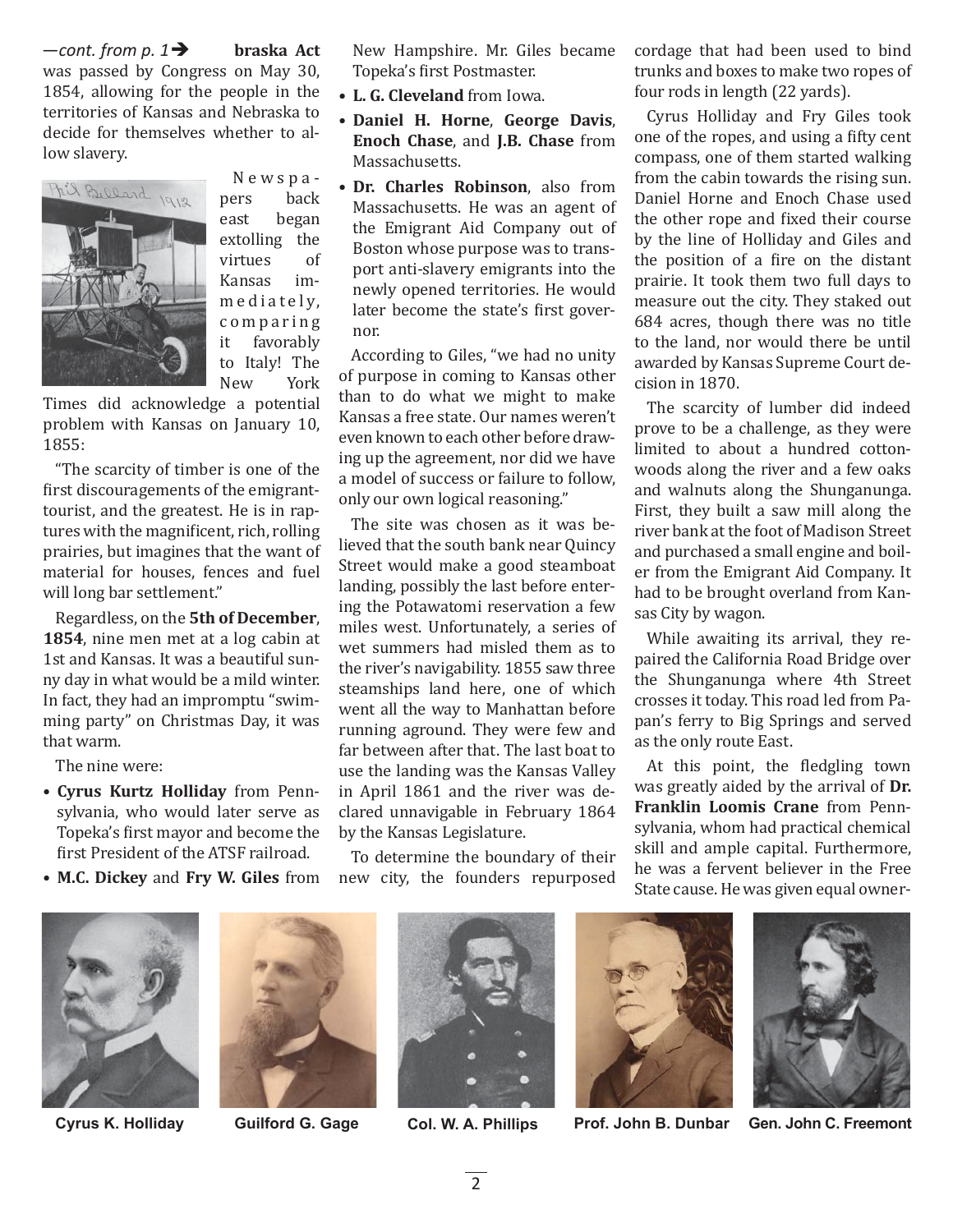ship rights in the Town Company upon the condition that he build a lime-kiln, of which he had a patent. It's to Crane we owe thanks for the wide streets and avenues of downtown.

At his insistence, the East-West streets were numbered from the river southward with 1st, 6th, 8th, and 10th being designated avenues. These were

shire. He set about developing "Huntoon's Addition" and fervently believed that north meant north.

His addition was bounded on the north by Huntoon and on the south by a line between 14th and 15th streets. His East-West boundaries ran from Tyler to Van Buren. His corrected, truenorth, addition abutted the original



130 feet wide while the intervening streets were 100 feet wide, including sidewalks.

These original roads followed the existing ridgelines, which were thought to be prettier, but also more level, and thus less costly to maintain. However, this meant that they varied from true north by several degrees. This method of road laying remained in place until 1856, when **Joel Huntoon** arrived from Huntoon Corners, New Hampplat at the intersection of Huntoon, 12th, and Topeka Boulevard, forming the triangle of today's Huntoon Park.

The first building of stone was a two story structure measuring 33' wide x 40' long at present day 429 S Kansas Avenue. It was used by the Topeka Constitutional Convention in the fall of 1855 and subsequently received the name, "Constitution Hall." The original walls stand and significant renovations continue.

One young man who worked on it was **Guilford G. Gage**, from Ohio. He came to Topeka at 21 years of age and owned his own brick kiln by 23. He would later become one of the richest man in the county. Records show he certainly paid more property tax than anyone else in the 1800's, having bought considerable real estate along Kansas Avenue. He would also become Chairman of the Board of Christ Hospital, which later become Stormont. After his passing in 1899, his heirs donated 80 acres to the city, now Gage Park.

It was nearly a month after the founding of the town before anything was done about giving it a name. The founders met on the evening of New Year's Day 1855 to choose one, but none of the offerings were satisfactory. They met again the next night. This time, after a conversation with a Shawnee missionary that afternoon, Giles offered a name "altogether unknown, not found in the list of post offices of the United States, nor in any lexicon of the English language."

Of Indian origin, composed of three consonants, alternated by three vowels: T-o-p-e-k-a. The nomination was received with unanimity. One Indian languages scholar opined that the word was identical in meaning with the word, "Topheika" which is found in the Potawatomi language to mean "mountain potato." According to Kaw Indians living in the area at the time, the river bottoms in and around Topeka were a great place to harvest wild potatoes. Certainly, —*cont., p. 7*





**Fry W. Giles Dr. Charles Robinson Col. Joe Huntoon Franklin L. Crane Franklin G. Adams**





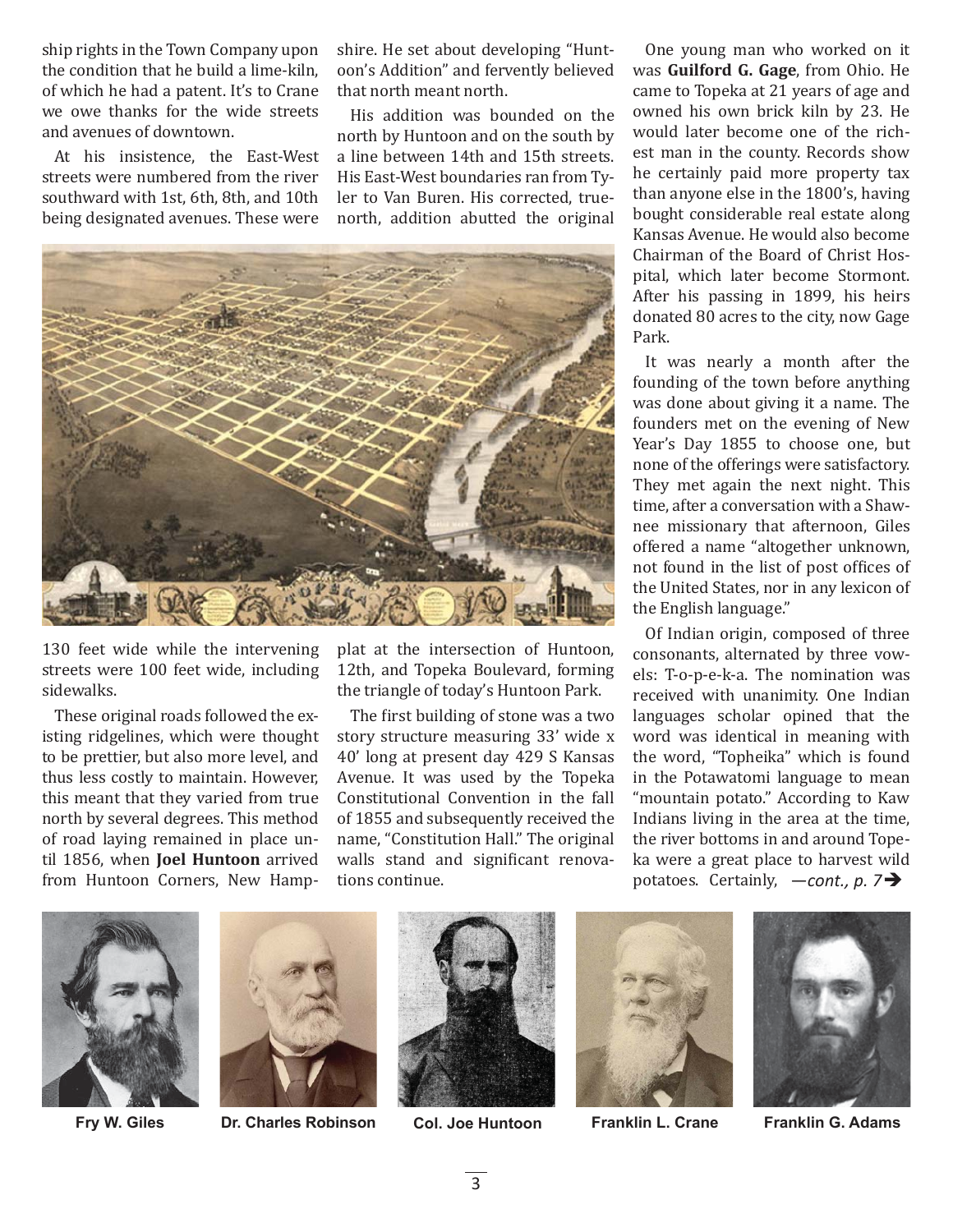## **Ritchie House and Brown Historical Site Attract National Convention**

This coming April, a National Conference will be held in Topeka due in part to the African American heritage sites available in downtown Topeka. The CEO of the African American Travel organization, Joe Cappuzzello says the Monroe school at 1515 SE Monroe and the Ritchie house at 1116 SE Madison were deciding factors in holding the conference in Topeka.

The conference—expected to draw 250 travel planners from across the nation—will take place from April 14-16, 2020, at the Capitol Plaza Hotel, 1717 S.W. Topeka Blvd.

"The entire **African American Travel Conference** family and our members are looking forward to experiencing Topeka ϐirsthand," said **AATC President and CEO Joe Cappuzzello** in the release.

Cappuzzello says the deciding factor in the AATC's decision to come to Topeka was the presence of Monroe School, 1515 S.E. Monroe, which was the centerpiece of the 1954 Brown v. Board of Education Supreme Court decision that ended school segregation, and the Ritchie House at 1116 S.E. Madison, which was part of the Underground Railroad.

The AATC is an association of 2,500 travel planners serving the African American community, according to its website.

"Travel Industry of America reports that the African American community travels twice as often on a group

package tour as the population as a whole, and we at AATC act as the source between these travel planners and the travel industry," that site said.

Visit Topeka, which promotes Topeka as a tourism destination, was instrumental in getting this tourism conference to Topeka.

Cappuzello said, "The Visit Topeka sales team and the Capitol Plaza Hotel impressed us during

**Four New Trustees**

The Shawnee County Historical Society has added four new trustees. **Tim Hrenchir**, President of the Society announced **Grant Sourk**, **John Ambrosio**, **Katy Franklin**, and **Steve Good** have joined the board. They join nine others who help preserve the history of Shawnee County and coordinate the activities of the society.

the site visit, along with their Midwest hospitality, convincing us that Topeka will step up to this opportunity to showcase all that it has to offer our members."





**John Ambrosio Katy Franklin**



**Steve Good Grant Sourk**



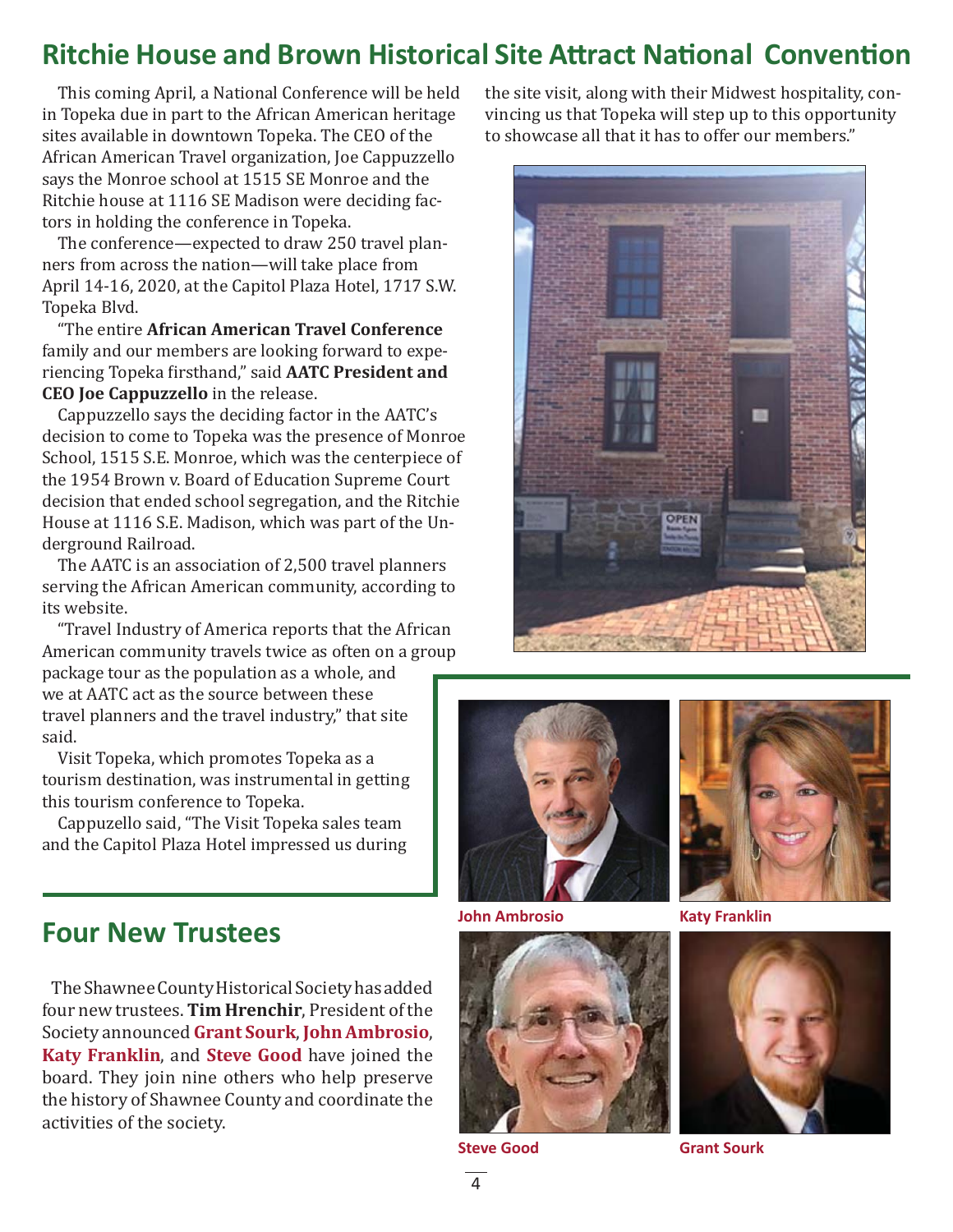## **Note from our SCHS President**

- ▶ Vice President Charles Curtis
- ▶ Chief Abram Burnett
- ▶ Topeka's Oakland community

▶ "The Bottoms," a largely minority part of Topeka that fell victim to Urban Renewal in the 1960s

Those were among topics members of the Topeka History Geeks Facebook page suggested recently when Christine Steinkuhler, our new program committee chair, asked them for programming ideas for our Sunday afternoon talks.

I'm excited to see Christine working to bring us interesting programs, and I'm glad she's seeking input from the History Geeks.

I've heard suggestions that posting information on the History Geeks page is a waste of time, and that the people there are not so much interested in history as they are in nostalgia.

Still, the History Geeks page has more than 27,000 members, and we're trying to build our brand.

I consequently think it's a good idea to continue to reach out to the History Geeks. I was happy to see some of them attending programs we held last year after reading notices we placed on their site.

Membership rose last year in the Shawnee County

Historical Society, and I think part of that was because we held an increasing number of fun programs aimed at bringing history to life.

So please share any ideas for potential programs you might have with Christine.

And when we hold those programs, please come watch and interact with the other people there.

I'll close by sharing a few more topics that were suggested to Christine by History Geeks members:

- ▶ Jailbreaks
- ▶ The Kaw Indians
- ▶ The ferry at Papan's Landing
- ▶ Tornadoes, aside from the 1966 tornado
- ▶ The Exoduster Movement
- ▶ The Topeka Owls Baseball Team
- ▶ Public transportation in early Topeka
- ▶ Little Russia

#### — *Tim Hrenchir*

## **Two Former Leaders Pass**

The Society has lost two eminent friends recently, **Ralph E. Skoog** and **Dale N. Anderson**.

**Skoog** (1929-2019), engineer, legislator and attorney, served as a trustee and officer of the Society. He was an early advocate, tireless supporter, and generous donor for the preservation and interpretation of the Historic John and Mary Ritchie House.

**Anderson**, (1925-2020), pioneering developer for public television and founding director of KTWU, led a major initiative of the Society. He chaired the capital campaign to preserve and interpret the Historic Ritchie House, which raised over a million dollars prior to its opening dedication in 2011.

*Their dedication to the mission of the Society is deeply appreciated. Their absence now will be missed.*

For more information on Dale Anderson's life, go to https://www.legacy.com/obituaries/name/dale-anderson-obituary?pid=

195103800

For more information on Ralph Skoog's life, go to https://www.penwellgabeltopeka.com/Obituary/179094/Ralph-Skoog/ Topeka-KS



**Dale N. Anderson**



**Ralph E. Skoog**

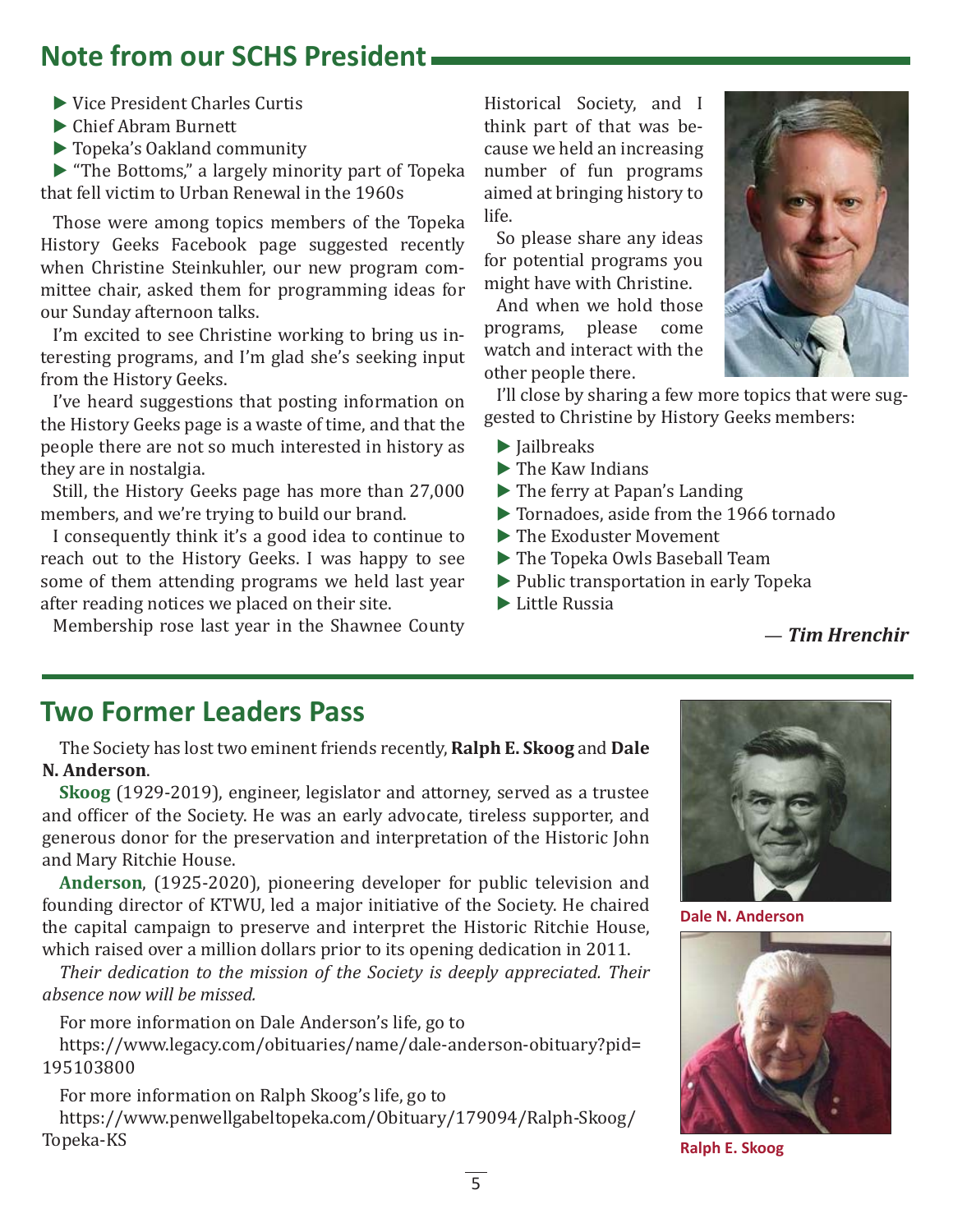## **Shawnee County Historical Society Members/Donors for 2020**

#### **Life**

Donald and Janet Chubb Charles Crawford Bob Dole Jerry and Barbara Estes Evergy Carolyn Huebner David Laird Liz Leech Larry Marken Douglas and Janice Mauck Tom and Kathleen McClure Dr. Walter Menninger Pat and Jerry Powers Matt Sabatini Olive Stanford Ann Strecker Glenn and Claire Swogger Warren Taylor Mary Voight Joan and William Wagnon Mrs. Martin Wanamaker June Windscheffel

#### **Heritage Ed. Sustainer (\$150)**

Roger Aeschliman Martin Ahrens George and Diane Bernheimer John and Carol Christiansen Diane Debacker Stewart Entz Tom Ellis David Heinemann Duane Fager Mary Alice Murphy Patricia Michaelis Nancy Landon Baker John Salisbury

#### **Renovator (\$100)**

Betty Bomar Jack Brier Lawrence Brooks Jefferey Carson Tuck and Kathy Duncan Cynthia Enstrom Margie Hogue Pamela Hollie Richard Iliff James Lagerberg Mike Lennen James Maag Craig and Akimi McKinney Austin Nothern James and Nancy Parrish Jim Slattery John Stauffer David Wexler David Woods

#### **Patron (\$100)**

Margaret Ahrens Richard Anderson Tim Carkhuff Cilvil War Roundtable Virginia Correa Dan Crow Helen Crow Bill Cutler Lawrence Dimmitt Clark Duffy Gwendolyn Elliott Eadie Flickinger Kate Fowler Ross Freeman Richard Friedstrom Anne Greitl Elizabeth Herbert Linda Jeffrey Sandra Kassebaum Kenneth Kerle Tom Muth Paul Post Ramon Powers Lisa Sandmeyer Rosemary Smith Dale Somers Christine Steinkuehler Michael Stubbs Larry Tenopir Larry Wolgast Michael Worswick Douglas Wright Carol Yoho

#### **Regular (\$35)**

Betty Alderson Gregory Allen John Ambrosio Melba Banion Grace Beam Terry Beck Joyce Black Jon Boursaw Rita Burns Rhonda Cathey Ron Cathey Tom Coleman Cheryl Coleman Kay Conn Constitution Hall Collette Coolidge Thomas Courtney Karen Craig Celia Daniels Kurt Daniels Karen Dashnaw Robert Derstein

Barbara Dietrich Kevin Drewelow Shirley Driscoll Ethel Edwards Katy Franklin Betty Frantz Vince Frye Thomas Garrett Gem Properties Stephen Good Rachel Goossen Leon Graves Edna Greene Thomas Henderson Karen Hiller Joyce Hilmer Walter Hilmer Brian Howard Tim Hrenchir Joan Hrenchir Duane Iles Ruth Keenoy Bob Keeshan Robert Knecht Barbara LaClair Alice Landers Melanie Lawrence Thomas Leising Watson Library Carolyn Little Janet Loebel Frank Logan Roy Marks Melissa Masoner Nate McAlister Richard McDonald Bill McFarland Andrew McHenry Richard Meidinger Jeanne Mithen Lona Morse Roger and Kay Moss Adrienne Ojenik Anne Ritchie Patterson Norma Pettijohn Duane Pomeroy Eliot Potter Ramon Powers Robert Reeder Sarah Richardson Bill Riphahn Laura Ann Ritchie Megan Rohleder Georgia Sandlin Elaine Schwartz Pamela Sensney Marsha Shehan Grant Sourk

John Stambaugh Robert Steinmeyer Wanda Stephens Barbara Stewart Hershel Stroud Topeka Genealogy Society Bob Totten Bonnie Totten Dan Waters Jack Wisman Lee Wright

#### **Complimentary**

Acquisitions Mabee Library Acquisitions State Capitol Library Downtown Topeka Kansas Historical Society Topeka Community Foundation Topeka/Shawnee County Public Library

#### **2019 Annual Meeting Attracts Crowd!**

**Historian Tom Coleman** spoke on the life and times of Cyrus K. Holliday at the Dec. 8th **Annual Meeting of the Shawnee County Historical Society**.

Coleman talked about the life and hardships of Kansas Territory immigrants in 1854-1860 as viewed through the **personal diary and letters of Cyrus K. Holliday** to his wife **Mary,** who remained in Meadville, PA. Holliday was one of the founders of the city of Topeka, and first president of the Atchison, Topeka and Santa Fe Railway (AT&SF).

In his remarks, Coleman touched on the historical events occurring in the eastern Kansas territory, with a principal focus on the free-state communities of Topeka and Lawrence.

Also at the meeting, **Tim Hrenchir** was elected president and **Nate McAlister** was selected president-elect. In addition to a great buffet luncheon at **the Topeka Country Club**, you missed a fascinating program if you were unable to attend.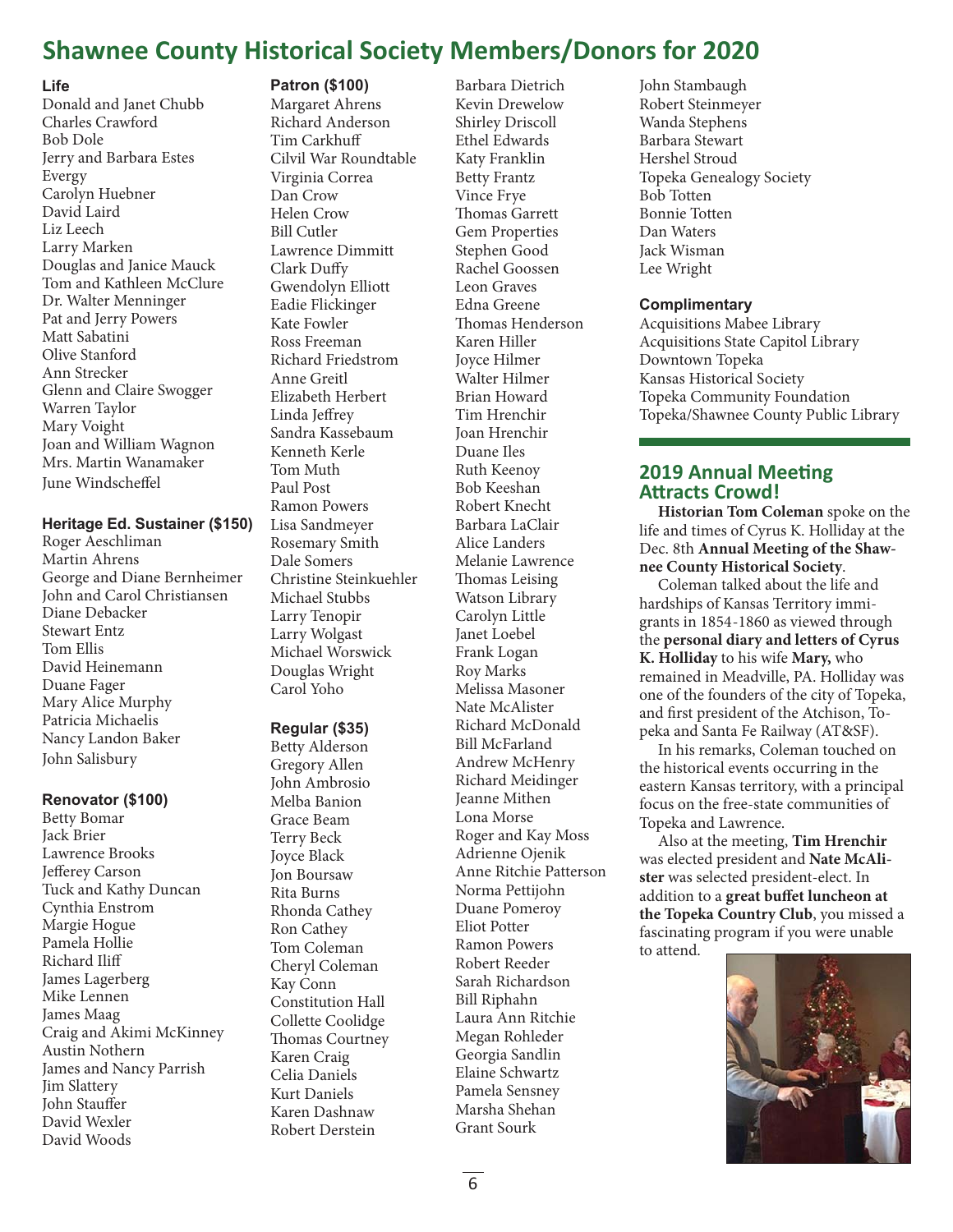### *Would you like to support the Shawnee County Historical Society?*

Here is your opportunity. Just fill out the following information below and send it to:

**Shawnee County Historical Society PO Box 2201 Topeka, Kansas 66601**



#### **Option B:**

You can also join the society on-line: https://222.shawneecountyhistory.org/ **become-a-member**

| I want to support:                         |                                                                             |  |  |  |
|--------------------------------------------|-----------------------------------------------------------------------------|--|--|--|
|                                            | Heritage Education for kids                                                 |  |  |  |
|                                            | <b>Shawnee County Preservation</b>                                          |  |  |  |
|                                            | <b>Historical Programs/Lectures</b>                                         |  |  |  |
|                                            | Bus Rental Grants for School Field Trip (to help make field trips possible) |  |  |  |
|                                            | Ritchie House restoration and maintenance                                   |  |  |  |
| I also want to renew my annual membership: |                                                                             |  |  |  |
|                                            | General Membership \$35                                                     |  |  |  |
|                                            | Patron Level Membership \$50                                                |  |  |  |
|                                            | Renovator Level Membership \$100                                            |  |  |  |
|                                            | Sustaining Level Membership \$150+                                          |  |  |  |
|                                            | <b>Total</b>                                                                |  |  |  |
|                                            | $\Box$ Visa $\Box$ Mastercard $\Box$ Discover Credit                        |  |  |  |
|                                            |                                                                             |  |  |  |
| Card Number <b>Card Number Card Number</b> |                                                                             |  |  |  |
| Exp.                                       |                                                                             |  |  |  |

 $\equiv$  -cont. from  $p.3 \rightarrow$  the Iowas and Omahas called the river "Topeka."

Perhaps the most comprehensive explanation we have on record, was provided by Professor **John B. Dunbar**, professor of Latin and Greek languages at Washburn College from 1869 to 1878:

"It consists of three words, common, with a slight dialectic variation, with the languages of the Iowa, Omaha, and Kansas or Kaw Indians. These words are: to, a word meaning potato (the wild kind); pe, an adjective meaning good, and okae, a word meaning to dig. Put together, Topeka literally means a good place to dig potatoes." Others have claimed historical knowledge from the founders that the whole potato thing was a joke from the very beginning. In this case, both may be right.

The Topeka Constitutional Convention of 1855 sent a free-state constitution to Congress. It was rejected outright by President Pierce. And thus began a violent 7-year period known simply as Bleeding Kansas. Three more constitutions would be drafted before Kansas was admitted to the union as a free state under the Wyandotte Constitution on January 29, 1861. The Civil War would start three months later.

It would be four long years before Topeka would boom again, facing many existential challenges in that time. Many new western towns ceased to exist, but Topeka survived her beginning.





**Papan's Ferry**